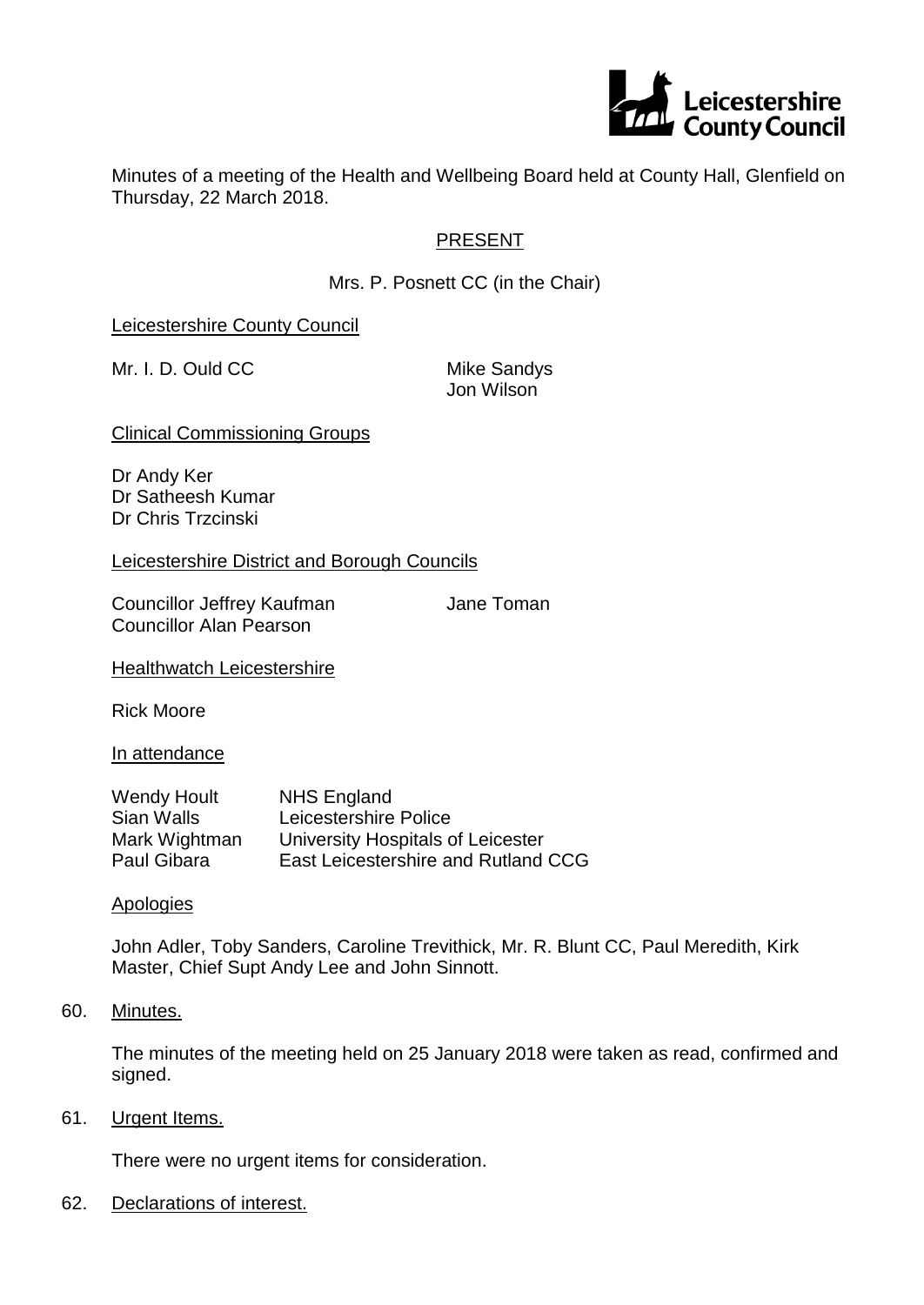The Chairman invited members who wished to do so to declare any interest in respect of items on the agenda for the meeting.

Dr Andy Ker declared a personal interest in the report on Pharmaceutical Needs Assessment (Minute No 66) as he was a partner in a dispensing GP practice.

Mrs. P. Posnett CC declared a personal interest in the report on Section 106 Monies and the New Single Process for Leicester, Leicestershire and Rutland (Minute No 64) as she was a member of the Planning Committee for Melton Borough Council.

# 63. Position Statement from the Chairman.

The Chairman presented a position statement on the following matters:

- The Lightbulb project winning an award at the Local Government Chronicle awards
- Leicestershire Food Plan
- Leicester, Leicestershire and Rutland Carer's Strategy
- A selection of regional and national publications and news

Particular reference was made to the Leicestershire Food Plan, which had been presented to the meeting of the Leicestershire County Council on 21 March and had been very well received.

A copy of the position statement is filed with these minutes.

### 64. Section 106 Monies and the New Single Process for Leicester, Leicestershire and Rutland.

The Board received a presentation from West Leicestershire and East Leicestershire and Rutland CCGs on the process for managing Section 106 Healthcare Contributions. A copy of the presentation is filed with these minutes.

Arising from discussion the following points were raised:-

- (i) The CCGs were now responsible for the management of primary care estates and facilitation of Section 106 contributions. Effective working relationships were being built with the district and borough councils, with regular meetings taking place to discuss and influence plans.
- (ii) The approach to Section 106 contributions from CCGs was welcomed but concern was expressed that there appeared to be a disparity between the ways in which the CCGs operated and it was suggested that there needed to be greater alignment between the two. Efforts were being made to ensure alignment but this was made difficult due to an uneven distribution of general practices across areas.
- (iii) It was noted that any Section 106 funding was capital money and this enabled it to be used for things such as increasing access for patients at a practice and equipment. It was also stated that the money was not purely for general practice, but could also be used by other health partners such as dentists and pharmacists.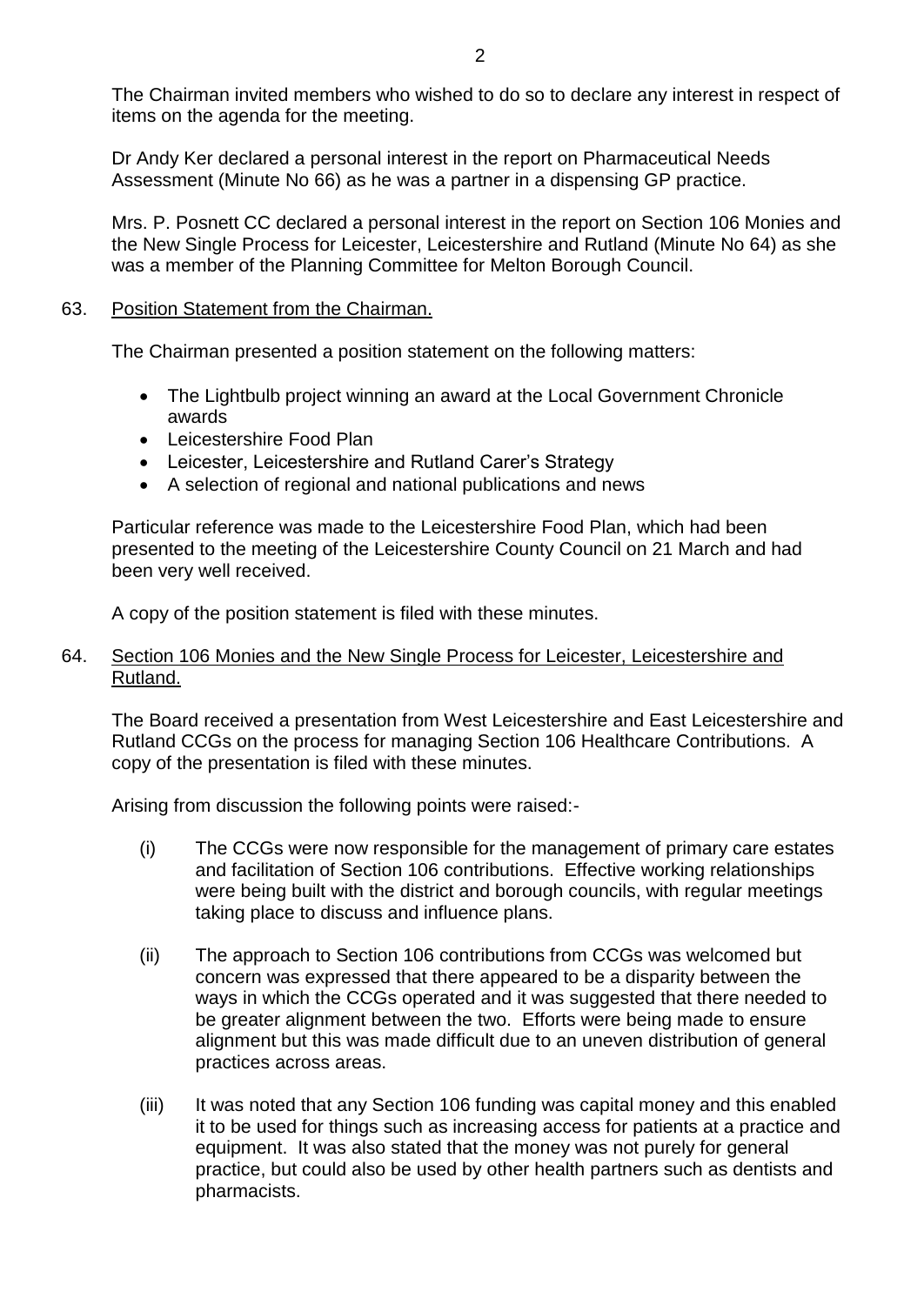- (iv) An issue was the fact that any Section 106 money received was often in phases. A consistent process had now been put in place to ensure that, in the future, funding would be made available at the start of a development where possible.
- (v) Concern was expressed in relation to a new housing development in Oadby and the fact that no application for Section 106 money had been received from the local CCG. It was not possible to apply for money retrospectively, but details of the development and the proposal for a further expansion would be passed on to the relevant officers in East Leicestershire and Rutland CCG.
- (vi) It was queried whether there was a time limit in which the Section 106 money had to be spent. This varied, dependent on the amount of the contribution. However, the CCGs monitored this to ensure that any money was spent in the appropriate time.

### RESOLVED:

That the presentation be noted.

65. Delayed Transfers of Care Performance.

The Board considered a report of the Director of Health and Care Integration which provided a progress update on the Better Care Fund (BCF) target for improving delayed transfers of care (DTOC). The report detailed performance along with current progress locally across health and care to reduce delays. A copy of the report, marked 'Agenda Item 6', is filed with these minutes.

In January, the average number of days delayed per day, per 100,000 adult population had been 8.57 against a target of 6.80. Despite improvements, the January target for Leicestershire had therefore not been achieved. However, the level achieved was better than the national target for delayed transfers of care of no more than 9.4 days delayed per day, per 100,000 adult population.

A detailed joint action plan was being progressed to improve the DTOC position and an update was provided on the actions undertaken. Lots of work had been achieved, particularly considering the fact that some DTOCs, especially for mental health or learning disability in-patients, were more complex and it could be difficult to identify an immediate discharge solution, for example where specialised accommodation was needed.

National BCF Operational Guidance for 2018/19 would be published in the near future and it was expected that this would include a new BCF DTOC target for 2018/19. An update on these developments would be given at the May meeting of the Health and Wellbeing Board.

NHS England's Regional Better Care Fund Lead, Wendy Hoult, commended the work undertaken by Leicestershire on DTOC and acknowledged that the DTOC target was not easy to achieve. She confirmed that NHS Elect was supporting LLR to reduce the number of complex DTOCs in community settings.

RESOLVED: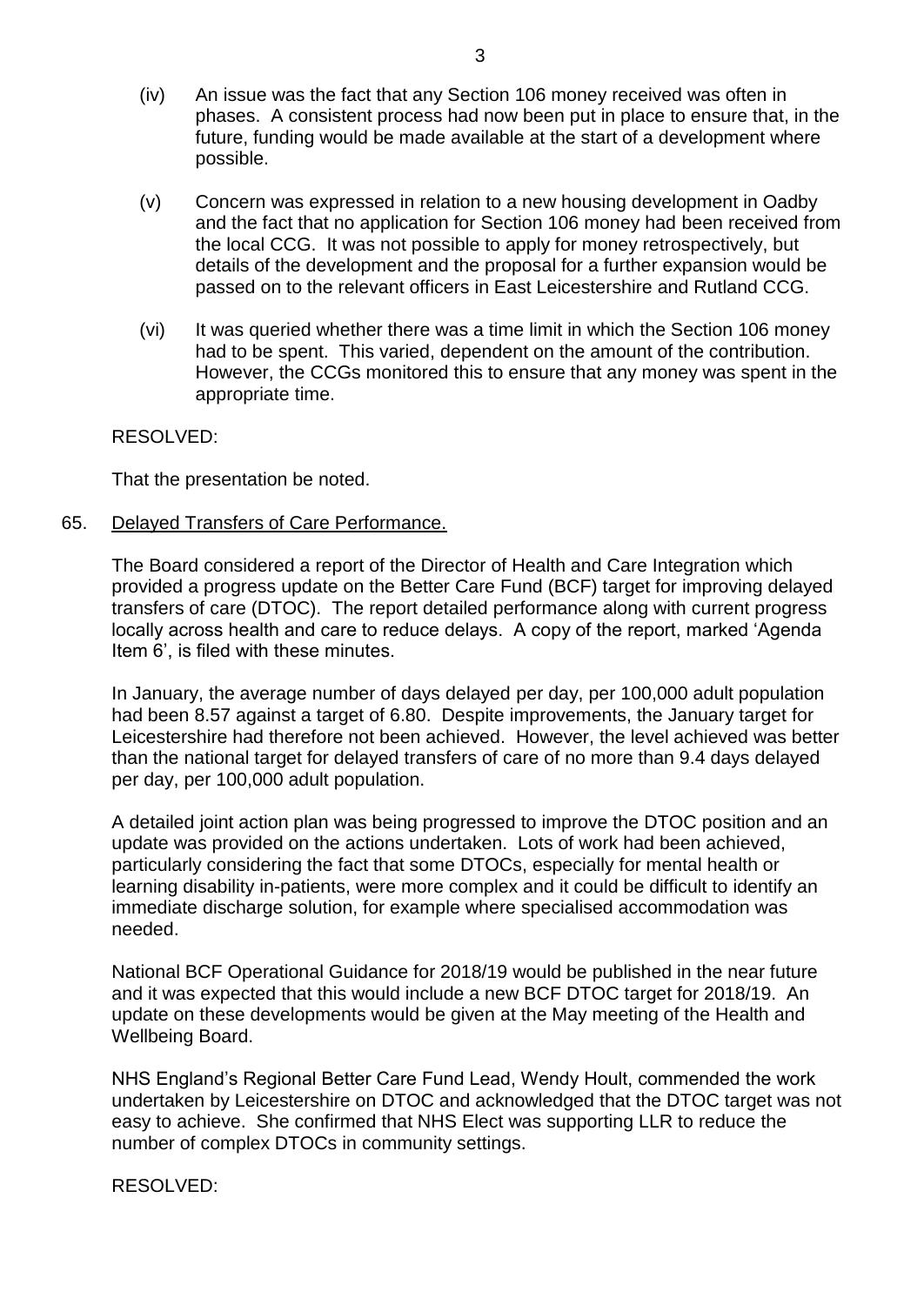- a) That the progress report be received;
- b) That the actions in progress be noted;
- c) That it be noted that the report has been forwarded to the Discharge Working Group (DWG) and the Director of Urgent Care for Leicester, Leicestershire and Rutland (LLR) in support of their oversight of DTOC performance on an LLR-wide basis.

#### 66. Pharmaceutical Needs Assessment.

The Board considered a report of the Director of Public Health which provided the findings of the Pharmaceutical Needs Assessment (PNA). A copy of the report, marked 'Agenda Item 7', is filed with these minutes.

The PNA concluded that community based pharmacies were meeting the current needs of the Leicestershire population for essential, advanced and enhanced services. A number of recommendations had arisen from the PNA around equity of service, promoting the optimal use of pharmacy services in promoting health and healthcare management and the implications of implementing Community Pharmacy 2016/17 and beyond. These would be kept under review.

It was stated that the landscape of health care in Leicester, Leicestershire and Rutland was changing through local and national policy developments which were underway, but their full impact on Community Pharmacy was not yet known. Appendix K to the report provided an overview of the current developments and this would be updated annually to reflect developments as they arose. Any findings would be reported to the Health and Wellbeing Board.

It was acknowledged that there had been a low response to the public consultation, despite it having been publicised. It was expected that this was because it was a low interest topic. The Board was assured that detailed comments had been received from stakeholders and 61 pharmacists had responded to the survey.

The PNA did not address future requirements and how pharmacies could develop further to meet the needs of the population. However, the analysis in this PNA document provided the basis for considering these matters further. In particular, the PNA did not comment on the value or cost effectiveness of current services such as dispensing GP practices, nor did it consider how pharmacy services linked to the rest of the local health and care system. It was suggested that the expertise that had gone into developing the PNA could be used to consider these issues, in the context of the new models of care being implemented via the LLR Sustainability and Transformation Partnership.

### RESOLVED:

- a) That the report be noted;
- b) That approval be given for the PNA to be published;
- c) That the Director of Public Health and respective CCG Directors of Primary Care be requested to undertake some further work regarding how pharmacies should respond to future population changes and how pharmacies could fit into the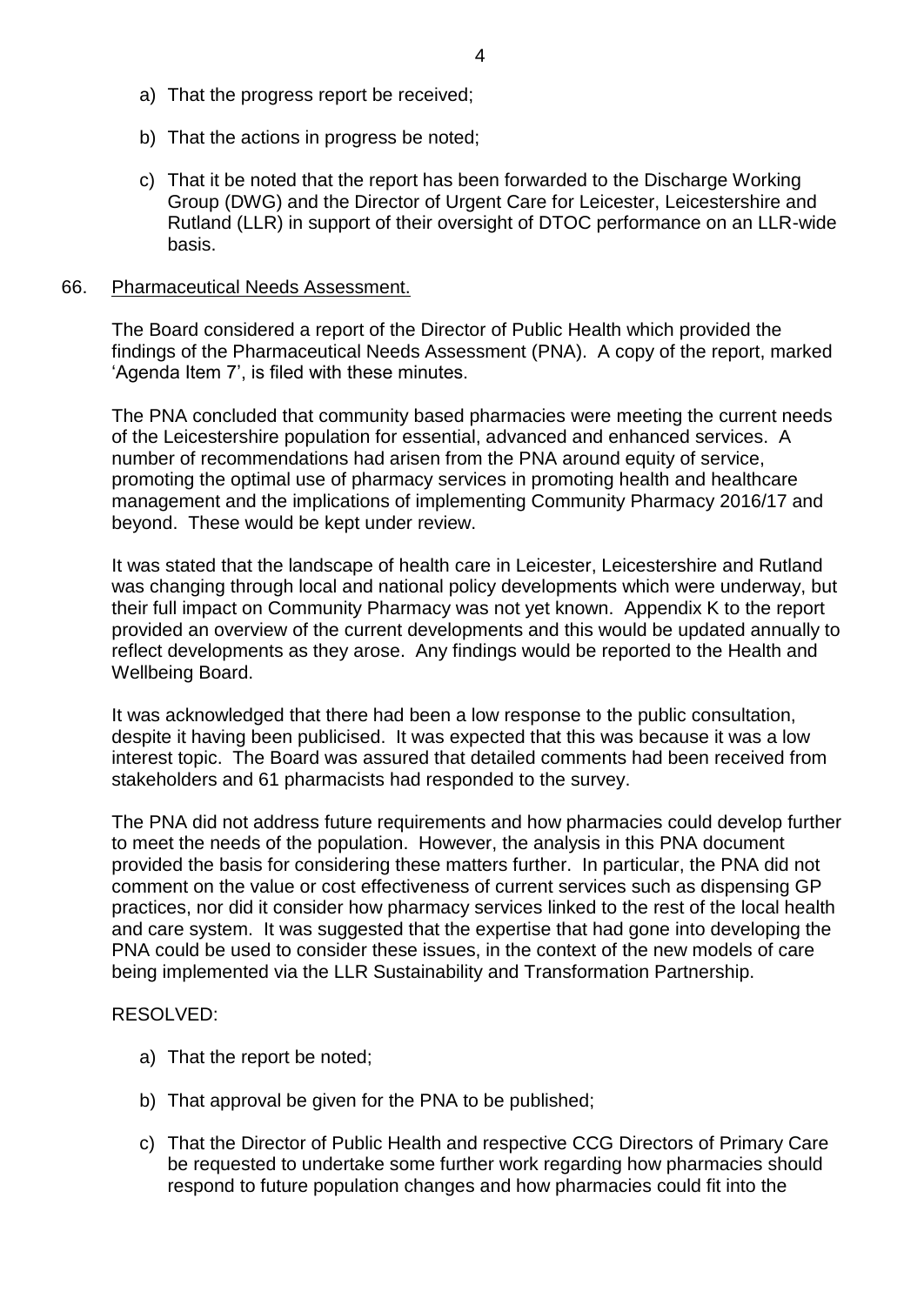Sustainability and Transformation Partnership, and report back to a future meeting of the Health and Wellbeing Board.

### 67. Quick Poll: I Matter - Bradgate Mental Health Unit.

The Board considered a report of Healthwatch Leicestershire presenting the findings of a quick poll survey where Healthwatch Leicestershire had listened to patient experiences of the Bradgate Mental Health Unit (BMHU). A copy of the report, marked 'Agenda Item 8', is filed with these minutes.

There had been 42 individual responses to the questionnaire, providing a snapshot of what was working well and what could be improved. The emerging findings from the survey were presented and Healthwatch Leicestershire had suggested a number of recommendations.

Concern was expressed that there were still a number of issues at BMHU and that further consideration should be given to its operation. It was confirmed that improvements had been made at the Unit following three CQC inspections but further improvements were still required. The work being undertaken was part of the healthier mind campaign and the five year transformation programme. It was felt that the issues related to the entire mental health pathway, not just the BHMU, and it was suggested that the Leicestershire Partnership Trust be requested to report to a future meeting of the Health and Wellbeing Board on its Mental Health Transformation Programme.

# RESOLVED:

- a) That the findings be noted and health and social care partners be urged to consider actions to improve services, systems and processes outlined in the report;
- b) That the Leicestershire Partnership Trust be requested to report to a future meeting of the Health and Wellbeing Board on its Mental Health Transformation Programme.

# 68. Healthwatch Recommissioning.

The Board considered a report of the Chief Executive providing an update on recommissioning a Healthwatch service for Leicester and Leicestershire. A copy of the report, marked 'Agenda Item 9', is filed with these minutes.

Tenders for the delivery of a new Healthwatch Leicester and Leicestershire contract from 1 April 2018 had been invited. The successful tender had been that submitted by Engaging Communities Staffordshire Community Interest Company (ECS). The transition from the existing Healthwatch providers to ECS was currently taking place including TUPE transfers, identification of premises and the offer of options for transfer to existing Healthwatch members and Boards. Representatives of the new provider would make a presentation to the next meeting of the Health and Wellbeing Board around the organisation background, delivery structure, work programme and business plan proposals.

Members wished to record their thanks to Rick Moore, the existing Chair of Healthwatch Leicestershire, for his excellent contribution to the work of the Health and Wellbeing Board.